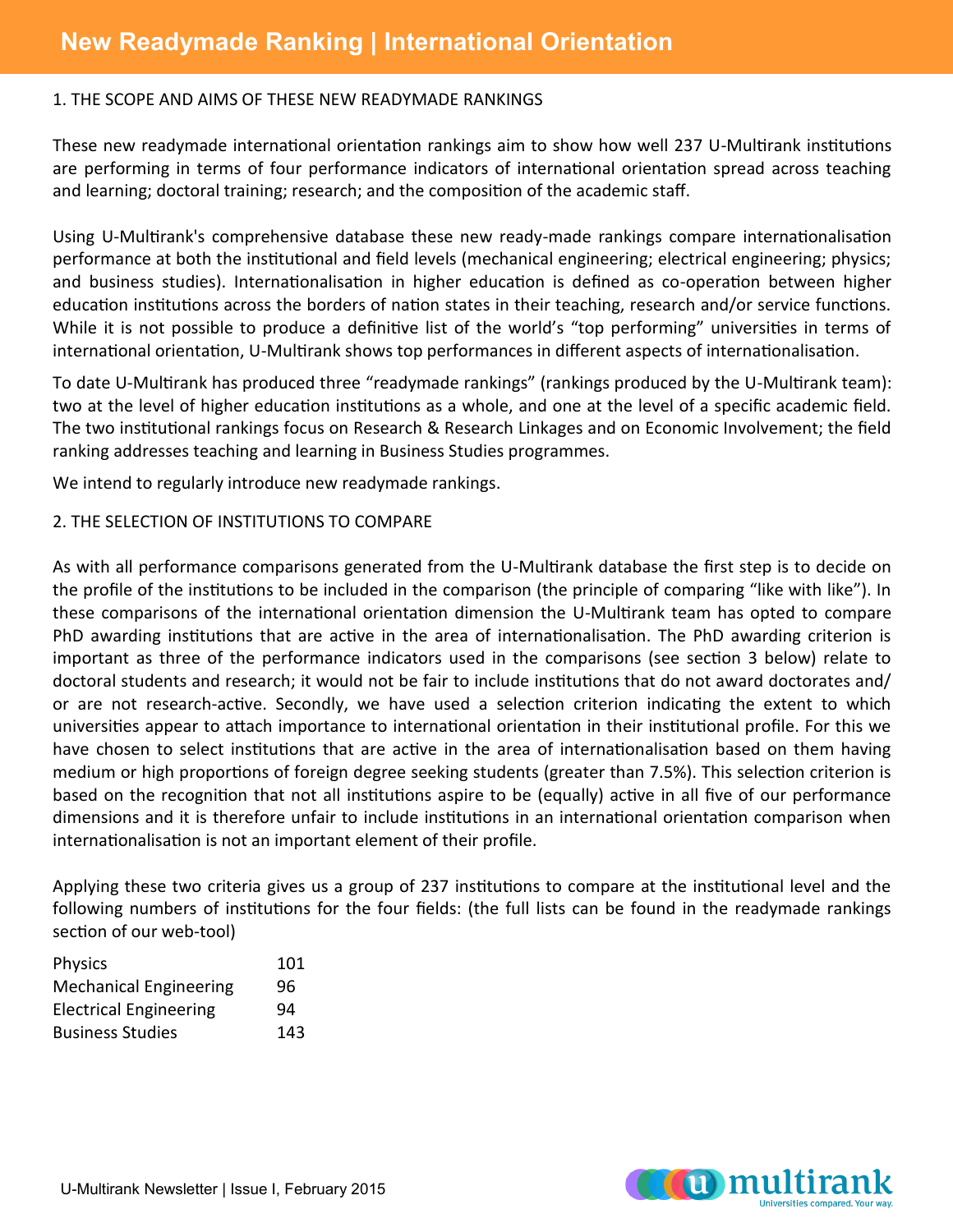#### 3. THE SELECTION OF INDICATORS

The second step is to decide on the aspects of internationalisation performance on which to compare the selected institutions. In U-Multirank we have six indicators at the institutional level and six at the field level. For these comparisons we have selected the following subset of eight indicators (technical information on these indicators can be found on the web-tool).

| Institutional level              | Field level                                    |
|----------------------------------|------------------------------------------------|
| Student mobility                 | International orientation of Master programmes |
| International academic staff     | International research grants                  |
| International joint publications | International joint publications               |
| International doctorate degrees  | International doctorate degrees                |

Our intention was to select a subset that gauges aspects of the degree of international orientation across teaching and learning (both "incoming" and "outgoing" internationalisation); doctoral training; research; and (at the institutional level) the composition of the academic staff. We have not included the indicators on foreign language Bachelor and Master programmes as, while these are of major interest to (potential) mobile students - an important U-Multirank user group - they are not an analytically appropriate basis on which to compare international orientation across a group of institutions located in both English and non-English

speaking countries. (Interested users can however easily access this information by adding these indicators to the readymade ranking on the web-tool.)

#### 4. RESULTS: INTERNATIONAL ORIENTATION (INSTITUTIONAL LEVEL)

27 of the 237 institutions achieve an "A" (very good) score on all four selected indicators. This demonstrates a strong all-round international orientation. (Please note that in the table the 27 institutions are listed alphabetically as the U-Multirank approach opposes composite scores and league tables which would be necessary to order the institutions based on aggregated performance across the four activity areas. The full table including all 237 institutions can be found in the readymade rankings section of the U-Multirank web tool).

The 27 institutions are located in 12 different countries, all of them EU/EEA nation states<sup>1</sup>: France tops the list with 6 institutions followed by Austria (4); Belgium and the Netherlands (3); Switzerland, Sweden and Ireland (2); Denmark, Hungary, Norway, Slovenia and the UK (1). Only two of the 12 countries are English speaking although not too much can be read into this as U-Multirank representation varies by country and is not particularly strong in the UK and USA in terms of institutions that supply data to U-Multirank.

| <b>Cu</b> ) multirank<br>27.11.2014<br>www.umultirank.org |           | <b>International Orientation</b> |                                    |                                        |                                       |  |
|-----------------------------------------------------------|-----------|----------------------------------|------------------------------------|----------------------------------------|---------------------------------------|--|
| <b>Show symbols</b>                                       |           | Student<br>mobility              | International<br>academic<br>staff | International<br>joint<br>publications | International<br>doctorate<br>degrees |  |
| <b>PDF</b> export                                         |           |                                  |                                    |                                        |                                       |  |
| <b>U</b> Bergen                                           | <b>NO</b> | A                                | A                                  | A                                      | A                                     |  |
| <b>Free U Brussels</b>                                    | BE        | A                                | A                                  | A                                      | A                                     |  |
| Central European U Budapest                               | HU        | A                                | A                                  | A                                      | A                                     |  |
| <b>ESSEC Business School Cergy</b>                        | <b>FR</b> | A                                | A                                  | A                                      | A                                     |  |
| Chalmers U Tech.                                          | SE        | A                                | A                                  | A                                      | A                                     |  |
| Delft U Tech.                                             | NL        | A                                | A                                  | A                                      | A                                     |  |
| <b>Technical U Denmark</b>                                | DK        | A                                | A                                  | A                                      | A                                     |  |
| Dublin City U                                             | IE        | A                                | A                                  | A                                      | A                                     |  |
| Eindhoven U Tech.                                         | <b>NL</b> | A                                | A                                  | A                                      | A                                     |  |
| EPF de Lausanne                                           | CН        | A                                | A                                  | A                                      | A                                     |  |
| National U Ireland Galway                                 | IE        | A                                | A                                  | A                                      | A                                     |  |
| <b>Technical U Graz</b>                                   | AT        | A                                | A                                  | A                                      | A                                     |  |
| <b>U Innsbruck</b>                                        | AT        | A                                | A                                  | A                                      | A                                     |  |
| KTH Royal Instit. Tech.                                   | SE        | A                                | A                                  | A                                      | A                                     |  |
| U Liverpool                                               | GB        | A                                | A                                  | A                                      | A                                     |  |
| Catholic U Louvain                                        | BE        | A                                | A                                  | A                                      | A                                     |  |
| <b>ENS Lyon</b>                                           | FR        | A                                | A                                  | A                                      | A                                     |  |
| <b>U</b> Mons                                             | BE        | A                                | A                                  | A                                      | A                                     |  |
| <b>U Nova Gorica</b>                                      | SI        | A                                | A                                  | A                                      | A                                     |  |
| <b>HEC Paris</b>                                          | FR        | A                                | A                                  | A                                      | A                                     |  |
| <b>Telecom ParisTech</b>                                  | <b>FR</b> | A                                | A                                  | A                                      | A                                     |  |
| Ecole Polytechnique                                       | FR        | A                                | A                                  | A                                      | A                                     |  |
| U St. Gallen                                              | CН        | A                                | A                                  | A                                      | A                                     |  |
| <b>ENSAgr Toulouse</b>                                    | <b>FR</b> | A                                | A                                  | A                                      | A                                     |  |
| <b>BOKU Vienna</b>                                        | <b>AT</b> | A                                | A                                  | A                                      | A                                     |  |
| U Vienna                                                  | AT        | A                                | A                                  | A                                      | A                                     |  |
| Wageningen U                                              | NL        | A                                | A                                  | A                                      | A                                     |  |

**Tummulti** 



 $\overline{\phantom{a}}$  , where  $\overline{\phantom{a}}$  , where  $\overline{\phantom{a}}$  , where  $\overline{\phantom{a}}$ 

 $<sup>1</sup>$  187 of the 237 institutions in the sample are from these countries.</sup>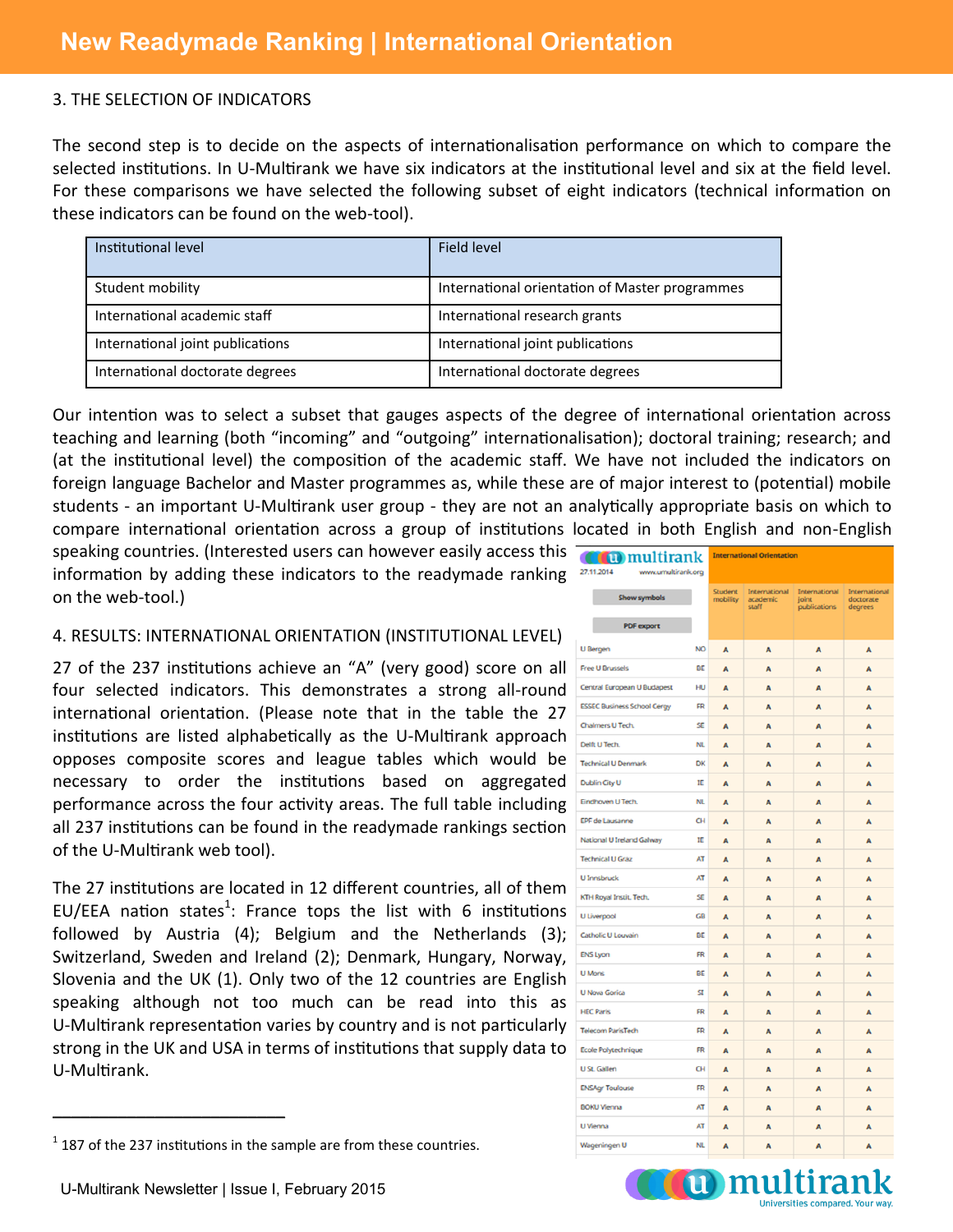# **New Readymade Ranking | International Orientation**

The 27 institutions are a very diverse group: small and large; specialised and comprehensive; public and private; older and newer. Two types of institutions - the French *Grandes Écoles* and specialised technological/ science/agricultural universities - are clearly over-represented relative to their overall "share" of the higher education landscape.

Only 11 of the 27 institutions feature in the top 200 of the 2014 Times Higher Education (THE) ranking which further illustrates the U-Multirank conclusion that there are many dimensions of university performance and that many high-performing institutions are not captured by the other global university rankings such as the QS Ranking and Times Higher Education Ranking. An analysis of the full sample of 237 institutions (see the link at the end of this section) shows that it includes a substantial number of research intensive universities.

In terms of exceptional performance (defined here as being one of the top 10 performers within the group of 237 on a specific indicator), seven of the 27 institutions achieve this on one or more of the four indicators: École des hautes études commerciales de Paris (HEC Paris) (on 3 indicators); University of St. Gallen and Central European University Budapest (2); Ecole polytechnique fédérale de Lausanne (EPF Lausanne), University of Innsbruck, University of Mons and University of Nova Gorica (1). This means that 29 other institutions from outside the best all-round 27 performers achieve a top 10 position on one of the four indicators. Once again this confirms our conclusion that even within a single performance dimension - in this case international orientation - higher education performance is highly complex and diverse.

*(***Analysis:** *For interested readers we have provided a more detailed analysis of the sample of 237 institutions and the group of 27 strong all-round performers. This analysis includes some comparisons with the QS, THE and Leiden rankings. We have also added a brief analysis of the performance of the group of 27 in THE's second "The 100 most international universities in the world" ranking released on 23 January which can be found,* [here.](http://www.multirank.eu/fileadmin/Analysis_Readymade_Rankings_InternationalOrientation.pdf)*)*

### 5. RESULTS: INTERNATIONAL ORIENTATION (FIELD LEVEL)

At the field level only a small number of institutions achieve "A" (very good) scores on all four indicators. The tables below show those institutions that achieved three or more A scores. Once again institutions with the same score combination are placed in alphabetical order and the full tables can be found on the web-tool.

The results in the four different fields reflect a similar pattern to the results at the institutional level, although there is variation across the fields and a number of "new" institutions that were not in the strongest all-round group at the institutional level achieve this at the field level. EU/EEA countries dominate once again, although universities in Australia and Hong Kong also perform strongly. The *Grandes Écoles* and technological universities remain well represented (in the latter case this is not surprising given the nature of the fields included). The diversity of institutions remains high as does the number of institutions that do not appear in the top 200 in other global rankings.

*(See next page for graphics on the field level.)*